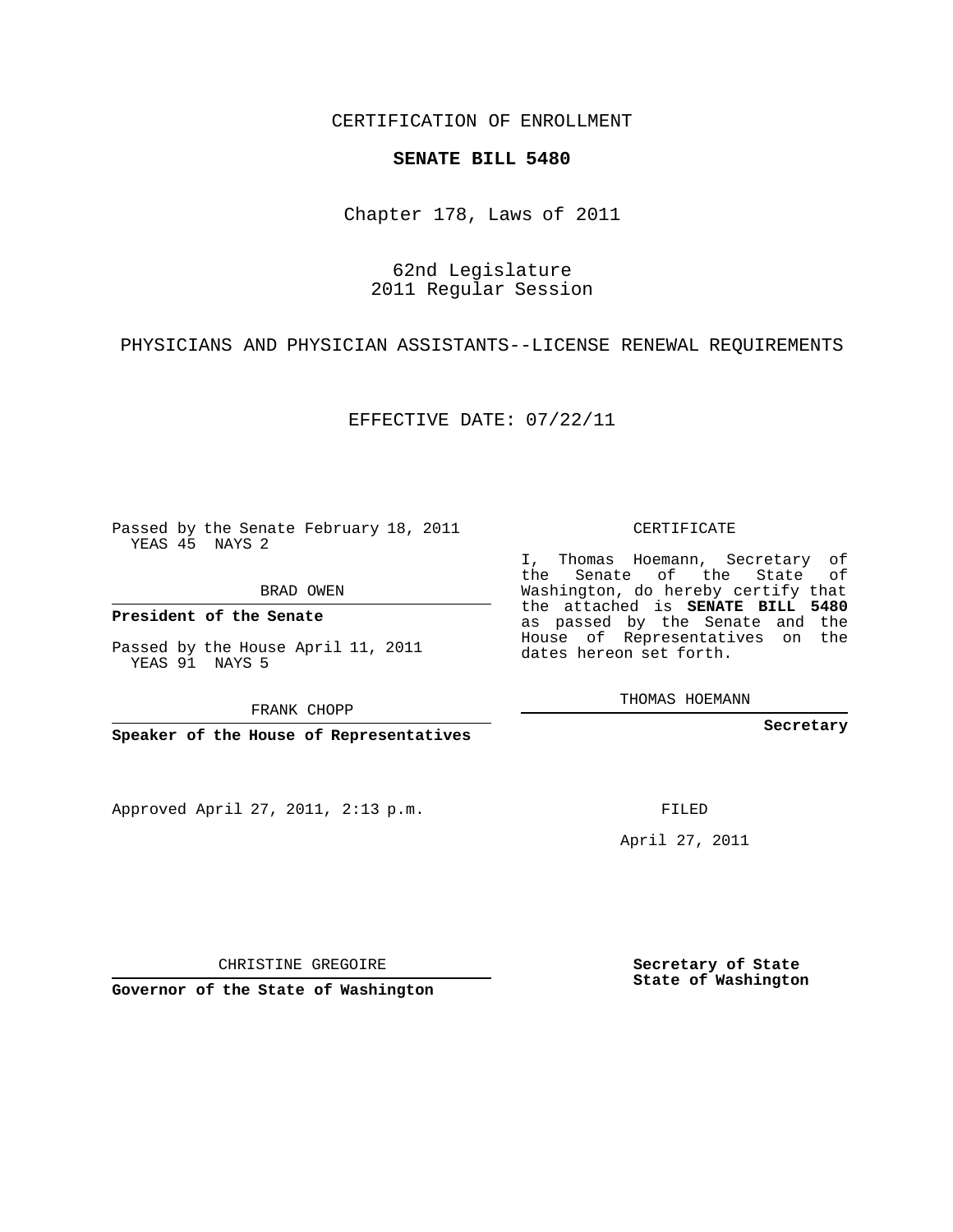## **SENATE BILL 5480** \_\_\_\_\_\_\_\_\_\_\_\_\_\_\_\_\_\_\_\_\_\_\_\_\_\_\_\_\_\_\_\_\_\_\_\_\_\_\_\_\_\_\_\_\_

\_\_\_\_\_\_\_\_\_\_\_\_\_\_\_\_\_\_\_\_\_\_\_\_\_\_\_\_\_\_\_\_\_\_\_\_\_\_\_\_\_\_\_\_\_

Passed Legislature - 2011 Regular Session

**State of Washington 62nd Legislature 2011 Regular Session**

**By** Senators Conway and Keiser

Read first time 01/26/11. Referred to Committee on Health & Long-Term Care.

 1 AN ACT Relating to physician and physician assistants license 2 renewal requirements; amending RCW 18.71A.020; and reenacting and 3 amending RCW 18.71.080.

4 BE IT ENACTED BY THE LEGISLATURE OF THE STATE OF WASHINGTON:

 5 **Sec. 1.** RCW 18.71.080 and 2009 c 492 s 5 and 2009 c 403 s 2 are 6 each reenacted and amended to read as follows:

 (1)(a) Every person licensed to practice medicine in this state shall pay licensing fees and renew his or her license in accordance with administrative procedures and administrative requirements adopted as provided in RCW 43.70.250 and 43.70.280.

11 (b) The commission shall request licensees to submit information 12 about their current professional practice at the time of license 13 renewal. This information may include practice setting, medical 14 specialty, board certification, or other relevant data determined by 15 the commission.

16 (c) A physician who resides and practices in Washington and obtains or renews a retired active license shall be exempt from licensing fees imposed under this section. The commission may establish rules governing mandatory continuing education requirements which shall be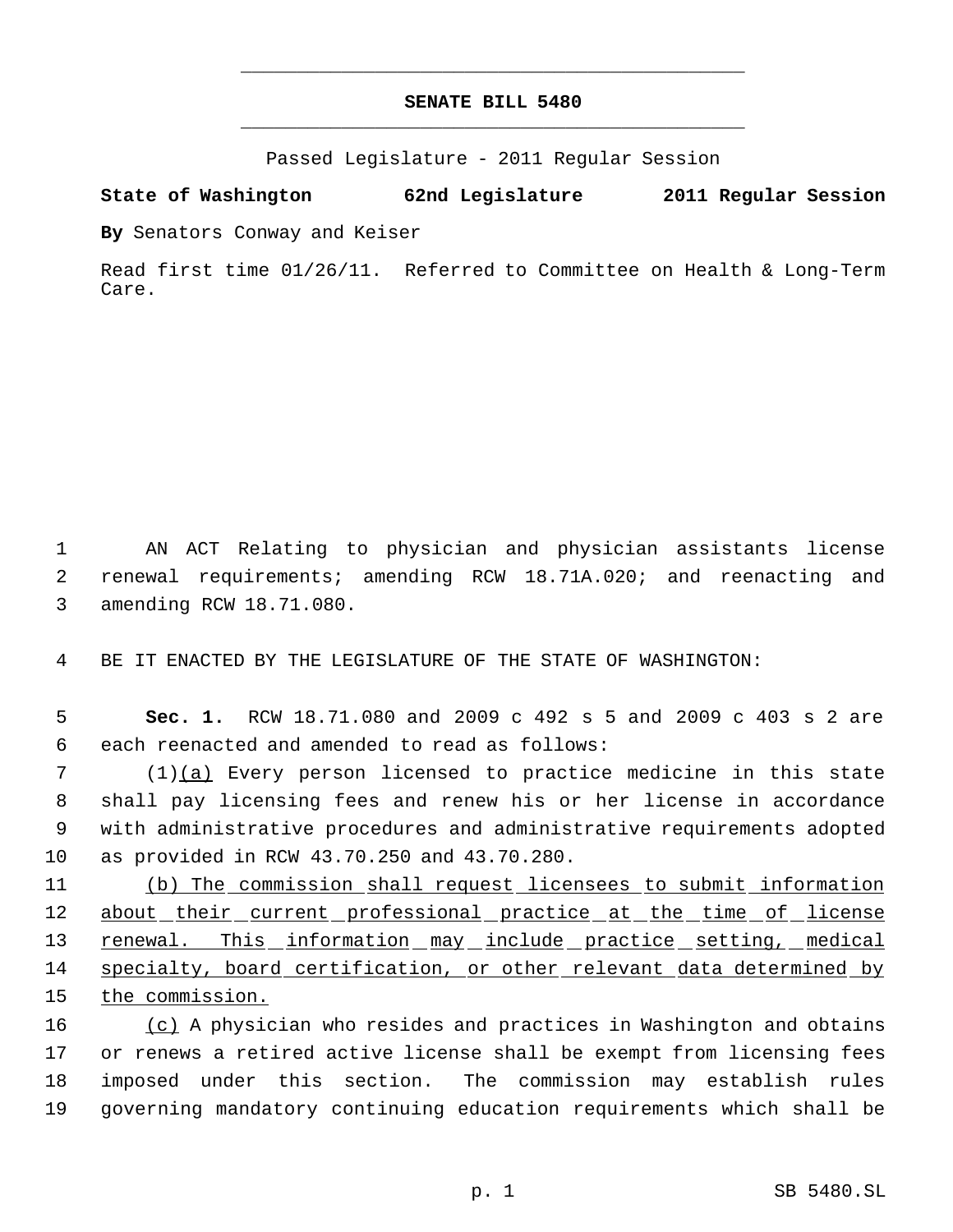met by physicians applying for renewal of licenses. The rules shall provide that mandatory continuing education requirements may be met in part by physicians showing evidence of the completion of approved activities relating to professional liability risk management. The number of hours of continuing education for a physician holding a retired active license shall not exceed fifty hours per year.

 (2) The office of crime victims advocacy shall supply the commission with information on methods of recognizing victims of human trafficking, what services are available for these victims, and where to report potential trafficking situations. The information supplied must be culturally sensitive and must include information relating to minor victims. The commission shall disseminate this information to licensees by: Providing the information on the commission's web site; including the information in newsletters; holding trainings at meetings 15 attended by organization members; or ((through)) another distribution method determined by the commission. The commission shall report to the office of crime victims advocacy on the method or methods it uses to distribute information under this subsection.

 (3) The commission, in its sole discretion, may permit an applicant who has not renewed his or her license to be licensed without examination if it is satisfied that such applicant meets all the requirements for licensure in this state, and is competent to engage in the practice of medicine.

 **Sec. 2.** RCW 18.71A.020 and 2009 c 98 s 2 are each amended to read as follows:

 (1) The commission shall adopt rules fixing the qualifications and the educational and training requirements for licensure as a physician assistant or for those enrolled in any physician assistant training program. The requirements shall include completion of an accredited physician assistant training program approved by the commission and within one year successfully take and pass an examination approved by the commission, if the examination tests subjects substantially equivalent to the curriculum of an accredited physician assistant training program. An interim permit may be granted by the department of health for one year provided the applicant meets all other requirements. Physician assistants licensed by the board of medical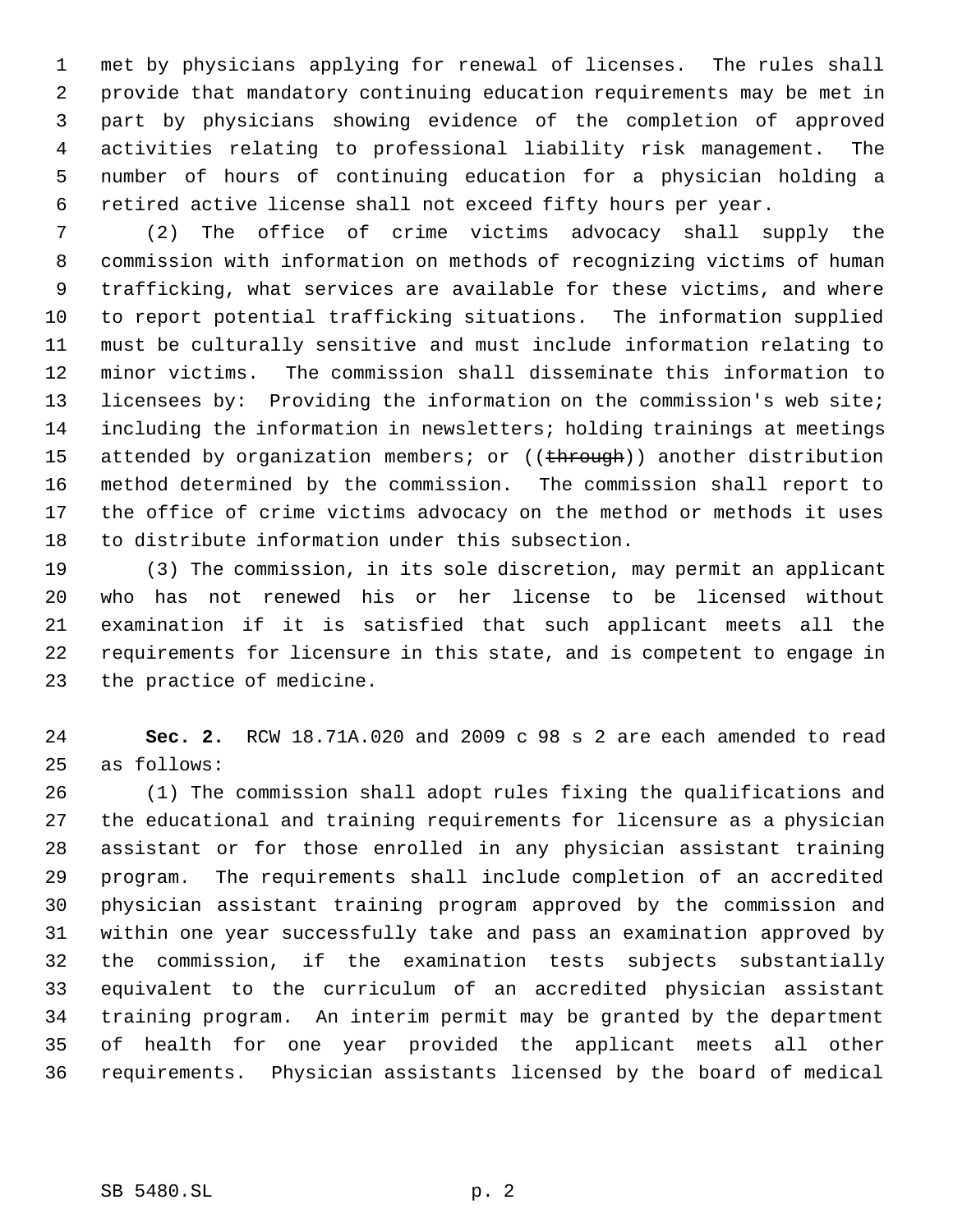examiners, or the medical quality assurance commission as of July 1, 1999, shall continue to be licensed.

 (2)(a) The commission shall adopt rules governing the extent to which:

 (i) Physician assistant students may practice medicine during training; and

 (ii) Physician assistants may practice after successful completion of a physician assistant training course.

(b) Such rules shall provide:

 (i) That the practice of a physician assistant shall be limited to the performance of those services for which he or she is trained; and

 (ii) That each physician assistant shall practice medicine only under the supervision and control of a physician licensed in this state, but such supervision and control shall not be construed to necessarily require the personal presence of the supervising physician or physicians at the place where services are rendered.

 (3) Applicants for licensure shall file an application with the commission on a form prepared by the secretary with the approval of the commission, detailing the education, training, and experience of the physician assistant and such other information as the commission may require. The application shall be accompanied by a fee determined by the secretary as provided in RCW 43.70.250 and 43.70.280. A surcharge of fifty dollars per year shall be charged on each license renewal or issuance of a new license to be collected by the department and deposited into the impaired physician account for physician assistant participation in the impaired physician program. Each applicant shall furnish proof satisfactory to the commission of the following:

 (a) That the applicant has completed an accredited physician assistant program approved by the commission and is eligible to take the examination approved by the commission;

(b) That the applicant is of good moral character; and

 (c) That the applicant is physically and mentally capable of practicing medicine as a physician assistant with reasonable skill and safety. The commission may require an applicant to submit to such examination or examinations as it deems necessary to determine an applicant's physical or mental capability, or both, to safely practice as a physician assistant.